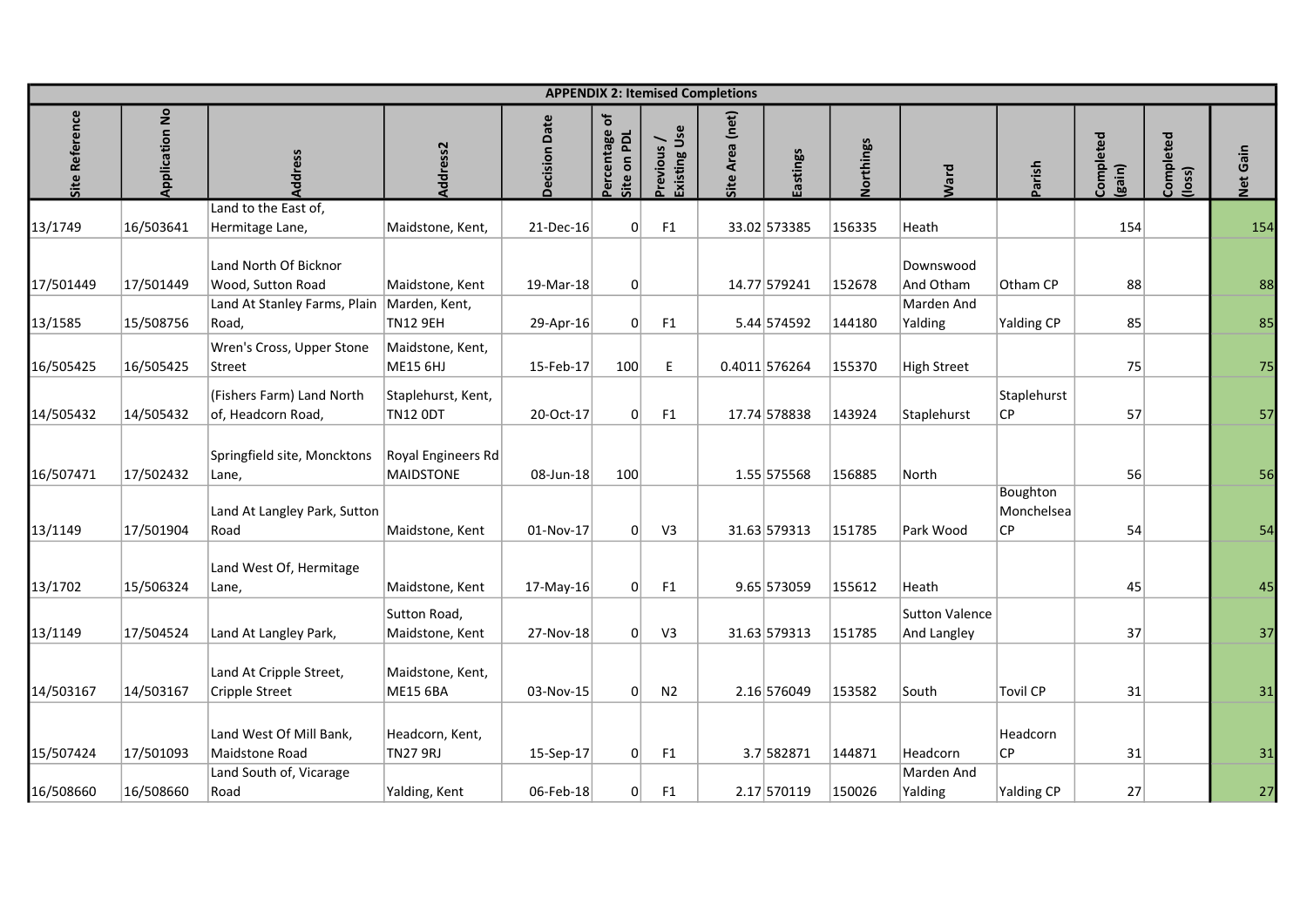|           |             |                                             |                      |              |                |                  |      |               |               | Boughton           |             |    |    |
|-----------|-------------|---------------------------------------------|----------------------|--------------|----------------|------------------|------|---------------|---------------|--------------------|-------------|----|----|
|           |             |                                             |                      |              |                |                  |      |               |               | Monchelsea         | Boughton    |    |    |
|           |             | Land at Church Street and                   | Boughton             |              |                |                  |      |               |               | And Chart          | Monchelsea  |    |    |
| 15/509961 | 15/509961   | Heath Road,                                 | Monchelsea, Kent     | 27/10/2017   | $\overline{0}$ |                  | 1.49 | 577025        | 150867 Sutton |                    | CP          | 26 | 26 |
|           |             |                                             |                      |              |                |                  |      |               |               |                    |             |    |    |
|           |             | The Paddock, Grove House,                   | Lenham, Kent,        |              |                |                  |      |               |               | Harrietsham        |             |    |    |
| 14/503411 | 14/503411   | Old Ashford Road                            | <b>ME17 2PX</b>      | 27-Jan-17    | 0              | F1               |      | $0.79$ 590008 | 152209        | And Lenham         | Lenham CP   | 23 | 23 |
|           |             | The Parsonage, Land East of                 |                      |              |                |                  |      |               |               | Marden And         |             |    |    |
| 13/0693   | 15/510438   | Goudhurst Road                              | Marden, Kent         | 18-Jul-16    | 0              | F <sub>1</sub>   |      | 8.16 574207   | 144191        | Yalding            | Marden CP   | 22 | 22 |
|           |             |                                             |                      |              |                |                  |      |               |               |                    |             |    |    |
|           |             | Hen And Duckhurst Farm,                     | Staplehurst, Kent,   |              |                |                  |      |               |               |                    | Staplehurst |    |    |
| 14/502010 | 17/506306   | Marden Road                                 | <b>TN12 OPD</b>      | 15-Jun-18    | 0              | F1               |      | 12.26 578059  | 143820        | Staplehurst        | CP.         | 22 | 22 |
|           |             | Mayfield Nursery, Ashford                   | Harrietsham, Kent,   |              |                |                  |      |               |               | Harrietsham        |             |    |    |
| 13/1823   | 18/501072   | Road                                        | <b>ME17 1BN</b>      | 19-Jun-18    | 0              | <b>S4</b>        |      | 1.57 587597   | 152579        | And Lenham         | Lenham CP   | 21 | 21 |
|           |             |                                             |                      |              |                |                  |      |               |               |                    |             |    |    |
|           |             |                                             | East Farleigh, Kent, |              |                |                  |      |               |               | Coxheath And       | Coxheath    |    |    |
| 13/2008   | 17/502414   | Linden Farm, Stockett Lane,                 | <b>ME15 0QD</b>      | 04-Aug-17    | 0              | F1               |      | 2.54 574320   | 151647        | Hunton             | CP          | 18 | 18 |
|           |             |                                             |                      |              |                |                  |      |               |               |                    |             |    |    |
|           |             | Land Between Mill Bank,                     | Headcorn, Kent,      |              |                |                  |      |               |               |                    | Headcorn    |    |    |
| 15/503325 | 17/505499   | Ulcombe Road & Kings Road   TN27 9LD        |                      | 02-Feb-18    | 0              | F1               |      | 9.14 583311   | 144885        | Headcorn           | <b>CP</b>   | 17 | 17 |
|           |             | Land to the North of,                       |                      |              |                |                  |      |               |               | Marden And         |             |    |    |
| 13/1291   | 16/506090   | Howland Road,                               | Marden, Kent,        | 03-Feb-17    | 0              | N1               |      | 2.39 574979   | 144616        | Yalding            | Marden CP   | 15 | 15 |
|           |             |                                             |                      |              |                |                  |      |               |               |                    | Boughton    |    |    |
|           |             | Grafty Green Garden Centre, Grafty Green,   |                      |              |                |                  |      |               |               |                    | Malherbe    |    |    |
| 15/505906 | 15/505906   | <b>Headcorn Road</b>                        | Kent, ME17 2AT       | 06-Dec-16    | 100            | S4               |      | 3.55 586526   | 147862        | Headcorn           | <b>CP</b>   | 14 | 14 |
|           |             | Spencer's Field, Goudhurst                  |                      |              |                |                  |      |               |               | Marden And         |             |    |    |
| 17/505395 | 17/505395   | Road                                        | Marden, Kent         | 18-Jul-18    | 0              |                  |      | 2.521 574123  | 144063        | Yalding            | Marden CP   | 14 | 14 |
|           | 15/509762/P | Faith House, 2 St Faiths                    | Maidstone, Kent,     |              |                |                  |      |               |               |                    |             |    |    |
| 12/1608   | NOCLA       | Street,                                     | <b>ME14 1LL</b>      | $19$ -Jan-16 | 100            | B <sub>1</sub> A |      | 0.08 575989   | 156037        | <b>High Street</b> |             | 13 | 13 |
|           |             |                                             |                      |              |                |                  |      |               |               |                    |             |    |    |
|           |             | The Maidstone Studios, New Maidstone, Kent, |                      |              |                |                  |      |               |               |                    |             |    |    |
| MA070458  | 14/500290   | Cut Road,                                   | ME14 5NZ             | 22-Dec-15    | 100            | Z1               |      | 3.24 577916   | 156465        | Boxley             | Boxley CP   | 13 | 13 |
|           |             | East of Eyhorne Street,                     | Hollingbourne,       |              |                |                  |      |               |               |                    | Hollingbour |    |    |
| 16/508640 | 16/508640   | <b>Eyhorne Street</b>                       | Kent                 | 02-Feb-18    | 0              | F1               |      | 0.503 583725  | 154727        | North Downs        | $ ne$ CP    | 12 | 12 |
|           |             | Headcorn Hall, Biddenden                    | Headcorn, Kent,      |              |                |                  |      |               |               |                    | Headcorn    |    |    |
| MA521     | 16/504892   | Road,                                       | <b>TN27 9JD</b>      | 10-Aug-17    | 100            | C <sub>1</sub> A |      | 1.93 584525   | 142791        | Headcorn           | ∣CP         | 12 | 12 |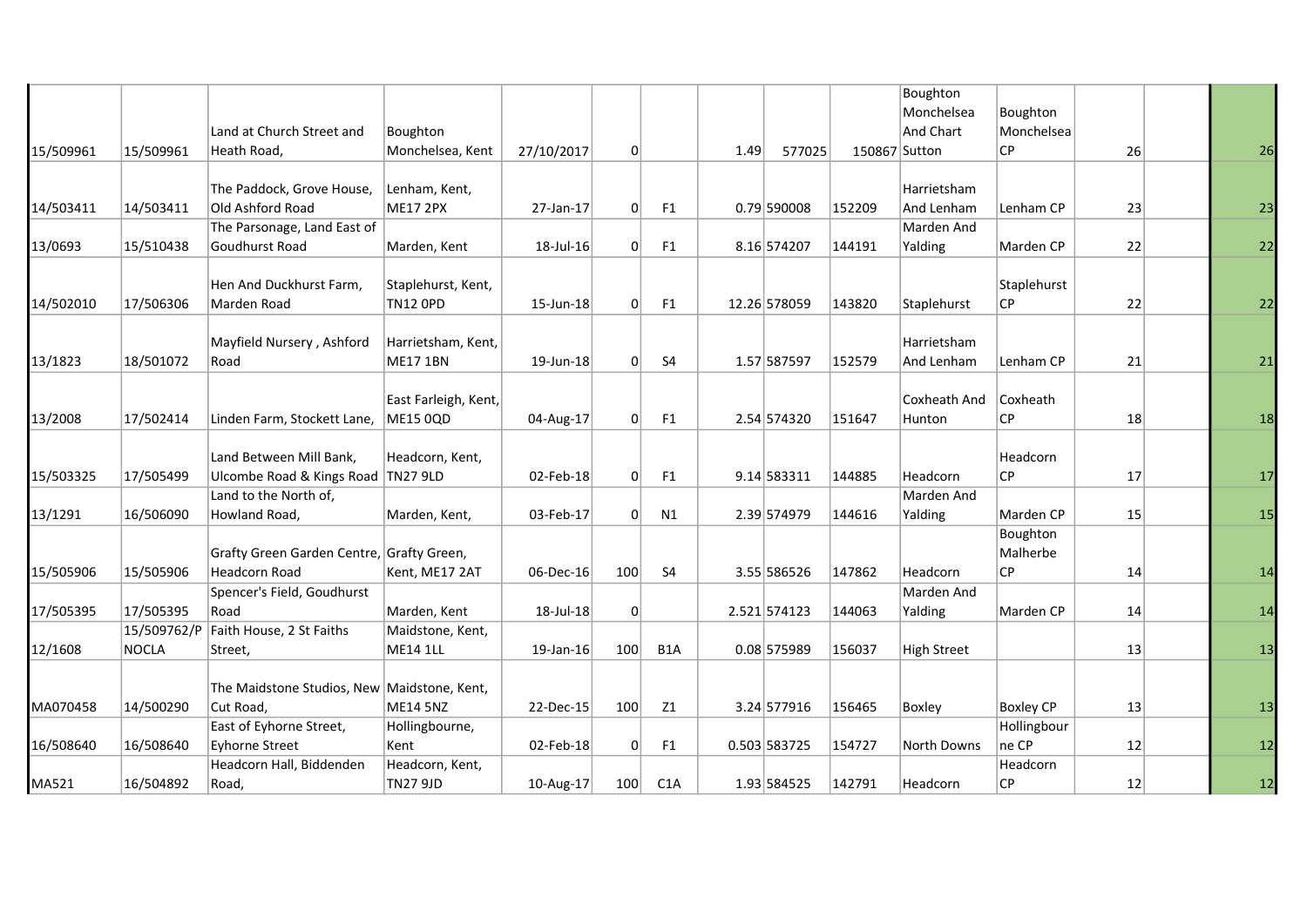| 15/510179 | 19/500019   | 5 Tonbridge Road (American Maidstone, Kent,<br>Golf), | <b>ME16 8RL</b>    |              | 100 | A1               |      | 0.7645 575528 | 155419        | Fant               |                  | 11              | 11 |
|-----------|-------------|-------------------------------------------------------|--------------------|--------------|-----|------------------|------|---------------|---------------|--------------------|------------------|-----------------|----|
|           |             |                                                       |                    |              |     |                  |      |               |               |                    |                  |                 |    |
|           |             | Land East of, Glebe Gardens,                          |                    |              |     |                  |      |               |               | Harrietsham        |                  |                 |    |
| 14/0174   | 17/502396   | Old Ashford Road                                      | Lenham, Kent       | 21-Sep-17    | 0   | N <sub>2</sub>   |      | 0.49 590185   | 152022        | And Lenham         | Lenham CP        | 10              | 10 |
|           |             | Knightrider Court,                                    | Maidstone, ME15    |              |     |                  |      |               |               |                    |                  |                 |    |
| 16/504264 | 16/504264   | Knightrider Street                                    | 6LU                | $16-Sep-16$  | 100 | T <sub>3</sub>   |      | 0.18 576113   | 155401        | <b>High Street</b> |                  | 10 <sup>1</sup> | 10 |
|           |             | West of Eclipse, Old                                  | Maidstone, Kent,   |              |     |                  |      |               |               |                    |                  |                 |    |
| 17/501778 | 17/501778   | Sittingbourne Road                                    | <b>ME14 3EN</b>    | 04-May-18    | 0   | F <sub>1</sub>   |      | 2.02 577567   | 157251        | East               |                  | 10              | 10 |
|           |             |                                                       |                    |              |     |                  |      |               |               | Boughton           |                  |                 |    |
|           |             |                                                       | Boughton           |              |     |                  |      |               |               | Monchelsea         | Boughton         |                 |    |
|           |             |                                                       | Monchelsea, Kent,  |              |     |                  |      |               |               | And Chart          | Monchelsea       |                 |    |
| 18/502683 | 18/502683   | Lyewood Farm, Green Lane                              | <b>ME17 4LD</b>    | 17-Sep-18    | 0   | F <sub>2</sub>   | 1.26 | 577188        | 151314 Sutton |                    | СP               | 10              | 10 |
|           | 18/502806/P |                                                       | Maidstone, Kent,   |              |     |                  |      |               |               |                    |                  |                 |    |
| 17/501835 | NOCLA       | 11 Station Road,                                      | <b>ME14 1QN</b>    | 17-Jul-18    | 100 | B <sub>1</sub> A |      | 0.06 575970   | 156050        | <b>High Street</b> |                  | 10              | 10 |
|           |             | Old School House Day                                  | Headcorn, Kent,    |              |     |                  |      |               |               |                    | Headcorn         |                 |    |
| 14/0721   | 18/502253   | Nursery, Station Approach                             | <b>TN27 9SD</b>    | 20-Jul-18    | 100 | D <sub>1</sub> C |      | 0.27 583807   | 144063        | Headcorn           | СP               | 9               |    |
|           |             |                                                       | Maidstone, ME14    |              |     |                  |      |               |               |                    |                  |                 |    |
| 15/504748 | 15/504748   | 84 King Street                                        | 1DZ                | 13-Aug-15    | 100 | D1B              |      | 0.04 576424   | 155705        | <b>High Street</b> |                  | 9               |    |
|           |             |                                                       |                    |              |     |                  |      |               |               |                    |                  |                 |    |
|           |             | Woodford Farm, Maidstone                              | Staplehurst, Kent, |              |     |                  |      |               |               |                    |                  |                 |    |
| 15/506037 | 15/506037   | Road                                                  | <b>TN12 ORH</b>    | $12$ -May-16 | 100 | A1               |      | 0.93 578088   | 146118        | Staplehurst        |                  | 9               |    |
|           |             |                                                       |                    |              |     |                  |      |               |               |                    |                  |                 |    |
|           |             |                                                       | Maidstone, Kent,   |              |     |                  |      |               |               |                    |                  |                 |    |
| 18/504304 | 18/504304   | 9 Sittingbourne Road                                  | <b>ME14 5ET</b>    | 27-Feb-19    | 100 | D <sub>1</sub> C |      | $0.13$ 576692 | 156146        | East               |                  | 9               |    |
|           |             |                                                       |                    |              |     |                  |      |               |               |                    |                  |                 |    |
|           |             |                                                       | Weavering,         |              |     |                  |      |               |               |                    |                  |                 |    |
|           |             |                                                       | Maidstone, Kent,   |              |     |                  |      |               |               | Detling And        |                  |                 |    |
| 18/503613 | 19/501229   | The Poplars, Ashford Road                             | <b>ME14 4AG</b>    | 09-May-19    | 100 | C31              |      | 0.57 578365   | 155473        | Thurnham           |                  | 8               |    |
| 16/505427 | 16/505427   | Bell Farm, North Street                               | Barming, Kent      | 22-Dec-16    | 0   | F1               |      | 1.29 572444   | 154908        | <b>Barming</b>     |                  | $\overline{7}$  |    |
|           |             | Land Adj Highfield House,                             | Marden, Kent,      |              |     |                  |      |               |               | Marden And         |                  |                 |    |
| 15/507908 | 15/507908   | Maidstone Road                                        | <b>TN12 9AG</b>    | 20-Jul-16    | 0   | N <sub>2</sub>   |      | $0.24$ 574770 | 144797        | Yalding            | Marden CP        | 6               |    |
|           |             |                                                       |                    |              |     |                  |      |               |               |                    |                  |                 |    |
|           |             |                                                       | Maidstone, Kent,   |              |     |                  |      |               |               |                    |                  |                 |    |
| 16/501390 | 16/501390   | 22 Lower Stone Street                                 | <b>ME15 6LX</b>    | 05-Oct-16    | 100 | B <sub>1</sub> A |      | $0.02$ 576208 | 155547        | <b>High Street</b> |                  | 6               |    |
|           |             |                                                       | Bredhurst, Kent,   |              |     |                  |      |               |               |                    | <b>Bredhurst</b> |                 |    |
| 16/504798 | 18/502929   | Green Court, The Street                               | ME7 3JY            | $12-Sep-18$  | 0   | N1               |      | 0.74 579517   | 162317        | Boxley             | CP               | 6               | 6  |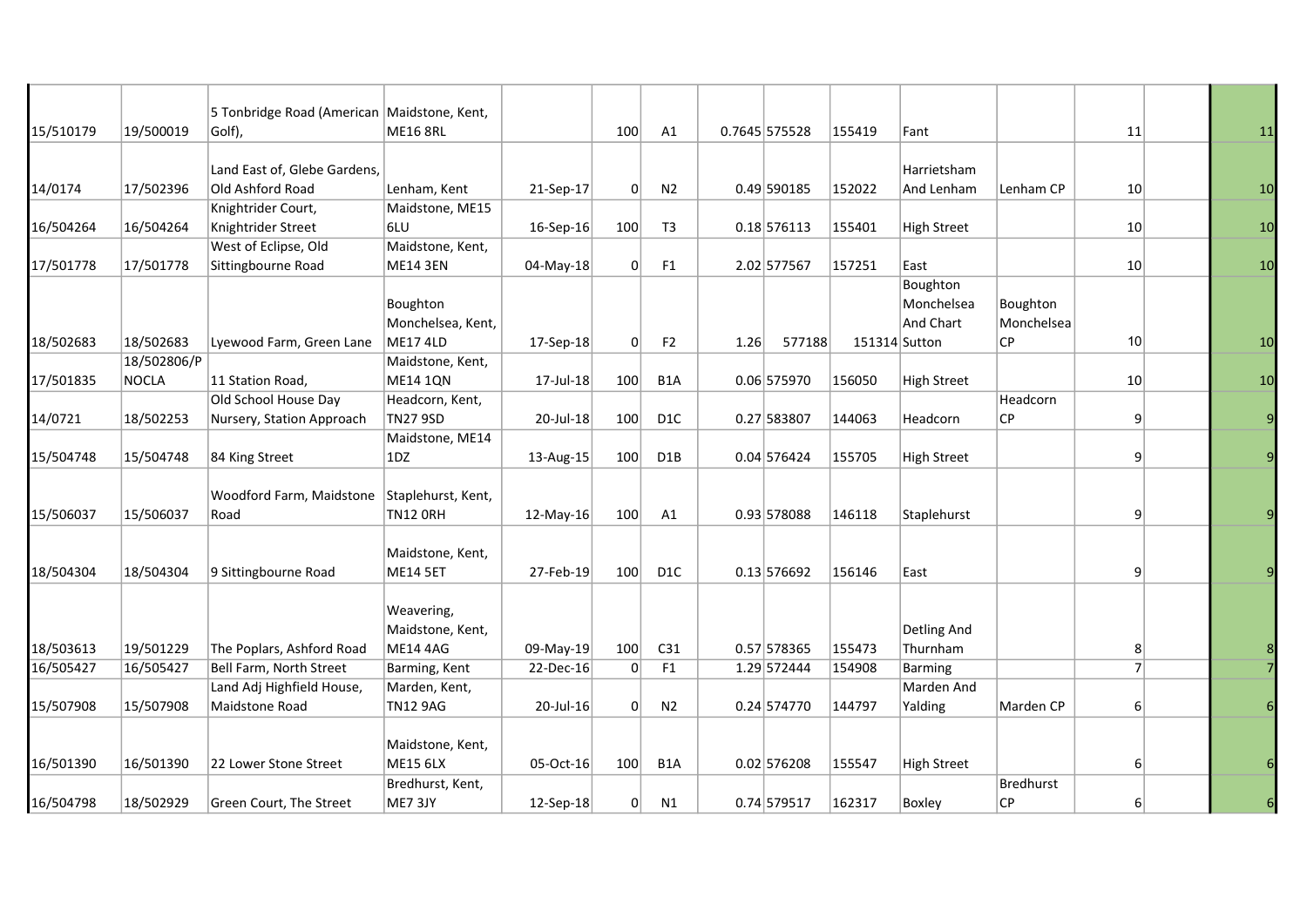|                          |           |                             | Sutton Valence,    |           |     |                  |               |        | Sutton Valence Sutton |                    |                |  |
|--------------------------|-----------|-----------------------------|--------------------|-----------|-----|------------------|---------------|--------|-----------------------|--------------------|----------------|--|
| 14/500606                | 14/500606 | Greentops, Headcorn Road,   | Kent, ME17 3EH     | 13-Jan-15 | 100 | <b>B1</b>        | 0.29 581423   | 147690 | And Langley           | Valence CP         | 5 <sup>1</sup> |  |
|                          |           |                             |                    |           |     |                  |               |        |                       |                    |                |  |
|                          |           | Tanyard Farm, Old Ashford   | Lenham, Kent,      |           |     |                  |               |        | Harrietsham           |                    |                |  |
| 14/503309                | 14/503309 | Road                        | <b>ME17 2DH</b>    | 11-Dec-15 | 0   | F <sub>2</sub>   | 0.54 590302   | 151962 | And Lenham            | Lenham CP          | 5 <sup>1</sup> |  |
|                          |           |                             | Headcorn, Kent     |           |     |                  |               |        |                       | Headcorn           |                |  |
| 15/501342                | 17/500910 | Land North of, Grigg Lane,  | Kent               | 30-May-17 | 0   |                  | 1.6 584019    | 144589 | Headcorn              | <b>CP</b>          | 5              |  |
|                          |           |                             |                    |           |     |                  |               |        |                       |                    |                |  |
|                          |           | Chapel Farm, Lenham Heath   | Lenham Heath,      |           |     |                  |               |        | Harrietsham           |                    |                |  |
| 17/500653                | 17/504326 | Road,                       | Kent, ME17 2BJ     | 04-Dec-17 | 100 | В                | 0.06 590449   | 150379 | And Lenham            | Lenham CP          | 5 <sup>1</sup> |  |
|                          |           | Agricultural Barn At Boyton |                    |           |     |                  |               |        |                       |                    |                |  |
| 17/504423/PN 19/500859/P |           | Court Farm, Boyton Court    | Sutton Valence,    |           |     |                  |               |        |                       | <b>East Sutton</b> |                |  |
| <b>QCLA</b>              | NQCLA     | Road                        | Kent, ME17 3EG     | 18-Apr-19 | 0   | F <sub>2</sub>   | 0.19 582075   | 148192 | Headcorn              | CP                 | 5              |  |
|                          |           |                             |                    |           |     |                  |               |        |                       |                    |                |  |
|                          |           |                             | Harrietsham, Kent, |           |     |                  |               |        | Harrietsham           | Harrietsha         |                |  |
| 17/505255                | 17/505255 | La Rochelle, Church Lane    | <b>ME17 1BG</b>    | 11-Jan-19 | 100 | C31              | 0.23 587486   | 152725 | And Lenham            | m CP               | 5 <sup>1</sup> |  |
|                          |           | Land Rear Of The Hardwicks, |                    |           |     |                  |               |        |                       | Headcorn           |                |  |
| 18/502642                | 18/502642 | Grigg Lane                  | Headcorn, Kent     | 10-Jul-18 | 0   | F <sub>1</sub>   | 0.26 584107   | 144550 | Headcorn              | СP                 | 5              |  |
|                          |           |                             | Headcorn, Kent,    |           |     |                  |               |        |                       | Headcorn           |                |  |
| 11/0925                  | 17/500093 | 7 Wheeler Street            | <b>TN27 9SH</b>    | 19-May-17 | 100 | A1               | 0.09 583901   | 144162 | Headcorn              | СP                 | 4              |  |
|                          |           |                             | Bredhurst, Kent,   |           |     |                  |               |        |                       |                    |                |  |
| 15/508972                | 16/501012 | Land North at, Blind Lane   | ME7 3JR            | 25-Jan-17 | 0   | F <sub>1</sub>   | 0.38 579261   | 162233 | Boxley                |                    | 4              |  |
|                          |           |                             |                    |           |     |                  |               |        |                       |                    |                |  |
|                          |           |                             | Maidstone, Kent,   |           |     |                  |               |        |                       |                    |                |  |
| 16/508005                | 16/508005 | 16 Gabriels Hill,           | ME15 6JG           | 10-Jul-17 | 100 | A1               | 0.02 576112   | 155711 | <b>High Street</b>    |                    | 4              |  |
|                          |           |                             | Bredhurst,         |           |     |                  |               |        |                       |                    |                |  |
|                          |           | Bredhurst Garden Centre,    | Gillingham, Kent,  |           |     |                  |               |        |                       |                    |                |  |
| 17/502100                | 17/502100 | Dunn Street,                | ME7 3ND            | 01-Sep-17 | 100 | B <sub>1</sub> A | 1.72 579177   | 161414 | Boxley                | <b>Boxley CP</b>   | 4              |  |
|                          |           |                             |                    |           |     |                  |               |        |                       |                    |                |  |
|                          |           | Crispin Cottage, 163 Heath  | Coxheath, Kent,    |           |     |                  |               |        | Coxheath And          | Coxheath           |                |  |
| 17/503285                | 17/503285 | Road,                       | <b>ME17 4PA</b>    | 27-Oct-17 | 0   | F <sub>1</sub>   | 0.08 574858   | 150931 | Hunton                | СP                 | 4              |  |
|                          |           |                             |                    |           |     |                  |               |        |                       |                    |                |  |
| 17/504385/PN 17/504385/P |           |                             | Maidstone, Kent,   |           |     |                  |               |        |                       |                    |                |  |
| M                        | <b>NM</b> | 317 Tonbridge Road,         | <b>ME16 8NH</b>    | 07-Nov-17 | 100 | A1               | $0.02$ 573969 | 155025 | Fant                  |                    | 4              |  |
|                          |           |                             | Maidstone, ME15    |           |     |                  |               |        |                       |                    |                |  |
| 18/502321                | 18/502321 | 539 Loose Road              | 9UQ                | 20-Jun-19 | 100 | A1               | $0.14$ 576369 | 152960 | South                 |                    | 4              |  |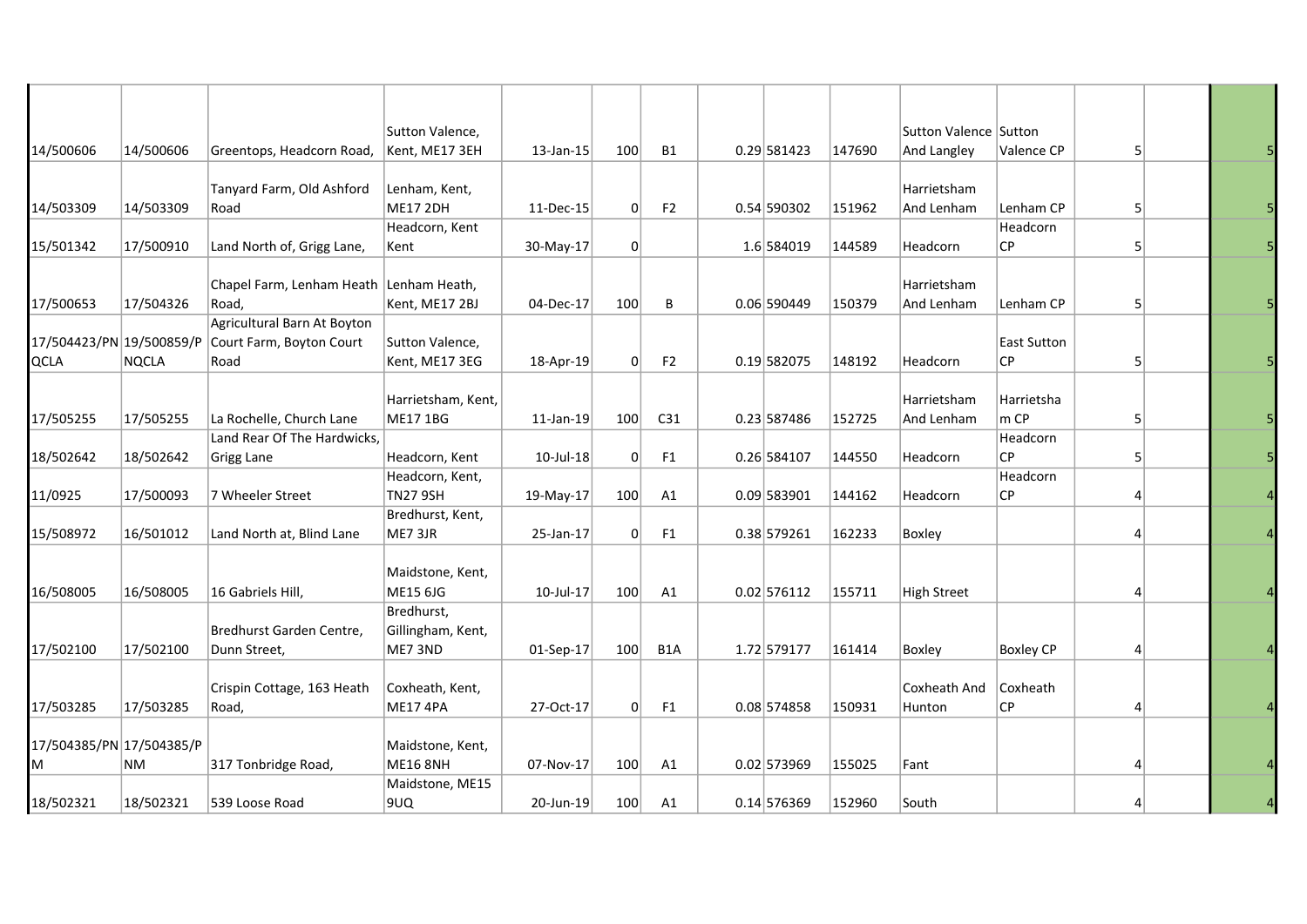|                          |              |                                               | Maidstone, Kent, |            |              |                  |     |               |        |                      |             |                |  |
|--------------------------|--------------|-----------------------------------------------|------------------|------------|--------------|------------------|-----|---------------|--------|----------------------|-------------|----------------|--|
| 17/504408                | 17/504408    | 30 Plains Avenue                              | <b>ME15 7AU</b>  | 03/01/2018 | 100          | C31              | 0.3 | 576892        |        | 154208 Shepway North |             | 4              |  |
|                          |              | Marden Cricket & Hockey                       | Marden, Kent,    |            |              |                  |     |               |        | Marden And           |             |                |  |
| 13/1928                  | 17/504754    | Club, Stanley Road,                           | <b>TN12 9EF</b>  | 09-Aug-18  | 0            | D <sub>2</sub> L |     | 4.28 574939   | 144329 | Yalding              | Marden CP   | 3              |  |
|                          | 15/502333/P  | Ivy House Farm, Liverton                      | Sandway, Kent,   |            |              |                  |     |               |        |                      |             |                |  |
| 15/502333                | <b>NBCM</b>  | Hill,                                         | ME17 2AH         | 04-Jun-15  | 0            | F <sub>2</sub>   |     | $0.03$ 587346 | 149819 | Headcorn             |             | 3              |  |
|                          |              |                                               |                  |            |              |                  |     |               |        |                      | Broomfield  |                |  |
|                          |              |                                               |                  |            |              |                  |     |               |        |                      | and         |                |  |
|                          | 15/509947/P  | Rowan House Farm, Gravelly Kingswood, ME17    |                  |            |              |                  |     |               |        |                      | Kingswood   |                |  |
| 15/509947                | NQCLA        | <b>Bottom Road</b>                            | 3NU              | 25-Jan-16  | 0            | F <sub>2</sub>   |     | 0.08 582871   | 150935 | Leeds                | <b>CP</b>   | 3              |  |
|                          |              | Barker Chambers, Barker                       | Maidstone, Kent, |            |              |                  |     |               |        |                      |             |                |  |
| 16/502476                | 16/502476    | Road                                          | <b>ME16 8SF</b>  | 18-Jul-16  | 100          | B <sub>1</sub> A |     | $0.09$ 575759 | 155312 | Fant                 |             | 3              |  |
| 16/503207/PN 16/503207/P |              | Knoxbridge Farm, Cranbrook Staplehurst, Kent, |                  |            |              |                  |     |               |        |                      |             |                |  |
| <b>QCLA</b>              | <b>NQCLA</b> | Road                                          | TN17 2BT         | 08-Jun-16  | 0            | F <sub>2</sub>   |     | 0.09 578904   | 140873 | Staplehurst          |             | 3              |  |
|                          |              |                                               | Pye Corner,      |            |              |                  |     |               |        |                      |             |                |  |
|                          |              | Land Formally Part Of,                        | Ulcombe, Kent,   |            |              |                  |     |               |        |                      |             |                |  |
| 16/503642                | 18/502971    | Neverend Farm                                 | <b>ME17 1EF</b>  | 05-Sep-18  | 0            | F <sub>2</sub>   |     | $0.03$ 585024 | 148245 | Headcorn             | Ulcombe CP  | 3              |  |
|                          |              |                                               |                  |            |              |                  |     |               |        |                      |             |                |  |
|                          |              | Studio 1, Westree House, 2                    | Maidstone, Kent, |            |              |                  |     |               |        |                      |             |                |  |
| 16/507102                | 17/506533    | Westree Road                                  | <b>ME16 8HB</b>  | 27-Sep-18  | 100          | B <sub>1</sub> A |     | $0.06$ 575396 | 155339 | Fant                 |             | $\vert$ 3      |  |
|                          |              |                                               |                  |            |              |                  |     |               |        |                      |             |                |  |
|                          |              |                                               | West Farleigh,   |            |              |                  |     |               |        |                      |             |                |  |
| 17/505661/PN 17/505661/P |              | Riverdale Farm, St Helens                     | Maidstone, Kent, |            |              |                  |     |               |        | Coxheath And         | West        |                |  |
| <b>QCLA</b>              | <b>NQCLA</b> | Lane,                                         | ME15 OLB         | 05-Dec-17  | $\Omega$     | F <sub>2</sub>   |     | $0.1$ 572413  | 153819 | Hunton               | Farleigh CP | $\vert$ 3      |  |
|                          |              |                                               |                  |            |              |                  |     |               |        |                      |             |                |  |
|                          |              | The Old Rectory, Farleigh                     | Maidstone, Kent, |            |              |                  |     |               |        |                      |             |                |  |
| 12/0200                  | 12/0200      | Lane,                                         | <b>ME16 9LX</b>  | 25-Apr-13  | 100          | C31              |     | 2573296       | 154004 | Fant                 |             | 2              |  |
|                          |              | Land At Barty Farm,                           | Bearsted, Kent,  |            |              |                  |     |               |        | Detling And          | Thurnham    |                |  |
| 14/506738                | 18/506167    | Roundwell                                     | ME14 4HN         | 26-Feb-19  | $\mathsf{O}$ | F <sub>1</sub>   |     | 4.16 581005   | 155681 | Thurnham             | СP          | $\overline{2}$ |  |
|                          |              | Stores At Rear Of, 1 & 2                      |                  |            |              |                  |     |               |        |                      |             |                |  |
|                          | 15/505598/P  | Hillside Cottages, Kenward                    | Yalding, Kent,   |            |              |                  |     |               |        | Marden And           |             |                |  |
| 15/505598                | <b>NQCLA</b> | Road                                          | <b>ME18 6AH</b>  | 14-Sep-15  | $\Omega$     | F <sub>2</sub>   |     | $0.14$ 569319 | 151281 | Yalding              | Yalding CP  | $\overline{2}$ |  |
|                          |              |                                               |                  |            |              |                  |     |               |        |                      | Boughton    |                |  |
|                          | 19/502685/F  | Grafty Green Garden Centre, Grafty Green,     |                  |            |              |                  |     |               |        |                      | Malherbe    |                |  |
| 15/505906                | ULL          | Headcorn Road                                 | Kent, ME17 2AT   | 26-Jul-19  | 100          | B <sub>1</sub> A |     | 3.55 586526   | 147862 | Headcorn             | СP          | 2              |  |
|                          | 16/507382/P  | The Old Bakery, Maidstone                     | Marden, Kent,    |            |              |                  |     |               |        | Marden And           |             |                |  |
| 15/506225                | <b>NOCLA</b> | Road                                          | <b>TN12 9AB</b>  | 29-Nov-16  | 100          | B <sub>1</sub> A |     | 0.06 574643   | 144632 | Yalding              |             | $\overline{2}$ |  |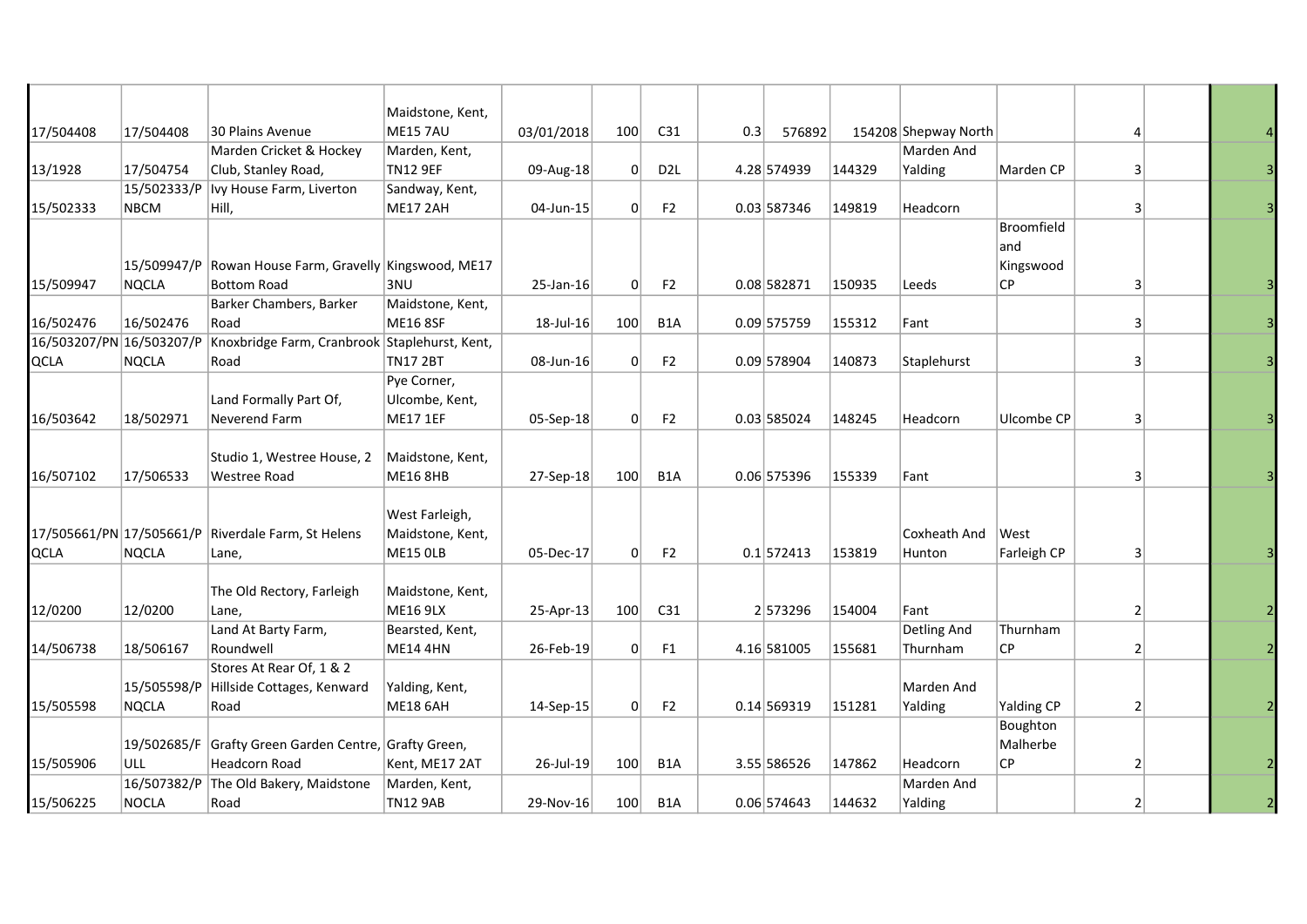|                          |             | Land Adj, 1 Fancy Row,       | Thurnham, Kent,    |             |          |                  |               |        | Detling And          | Thurnham        |                |  |
|--------------------------|-------------|------------------------------|--------------------|-------------|----------|------------------|---------------|--------|----------------------|-----------------|----------------|--|
| 15/509836                | 16/505695   | Thurnham Lane,               | <b>ME14 4PL</b>    | 04-Nov-16   | 0        | c33              | 0.07 580125   | 156418 | Thurnham             | СP              | 2              |  |
|                          |             |                              |                    |             |          |                  |               |        |                      |                 |                |  |
|                          |             |                              | Maidstone, Kent,   |             |          |                  |               |        |                      |                 |                |  |
| 16/500544                | 18/500302   | Bellshaw, 429 Sutton Road,   | <b>ME15 8RA</b>    | 19-Mar-18   | 0        | c33              | $0.12$ 578608 | 152516 | Shepway South        |                 | 2              |  |
|                          |             |                              |                    |             |          |                  |               |        |                      |                 |                |  |
|                          |             | Cricket And Tennis Club,     | Staplehurst, Kent, |             |          |                  |               |        |                      | Staplehurst     |                |  |
| 16/505598                | 16/505598   | Frittenden Road,             | <b>TN12 ODH</b>    | 25-Aug-17   | 100      | D <sub>21</sub>  | 0.7 578714    | 142679 | Staplehurst          | СP              | 2              |  |
|                          |             |                              | Tovil, Kent, ME15  |             |          |                  |               |        |                      |                 |                |  |
| 16/506178                | 16/506178   | 87 Farleigh Hill,            | 6RQ                | $19-Sep-16$ | 100      | C31              | $0.01$ 575232 | 154268 | South                | <b>Tovil CP</b> | 2              |  |
|                          |             |                              |                    |             |          |                  |               |        |                      |                 |                |  |
|                          |             |                              | Maidstone, Kent,   |             |          |                  |               |        |                      |                 |                |  |
| 17/502458                | 17/502458   | 16 Calder Road,              | <b>ME14 2QQ</b>    | 06-Jul-17   | 100      | C <sub>31</sub>  | $0.05$ 575503 | 157371 | North                |                 | 2              |  |
|                          |             |                              |                    |             |          |                  |               |        |                      |                 |                |  |
|                          |             |                              | Maidstone, Kent,   |             |          |                  |               |        |                      |                 |                |  |
| 18/506626                | 18/506626   | 36 Brockenhurst Avenue       | <b>ME15 7ED</b>    | 28-Feb-19   | 0        | c33              | $0.19$ 576956 | 154099 | Shepway North        |                 | 2              |  |
|                          |             | Courtyard Studios,           |                    |             |          |                  |               |        |                      |                 |                |  |
|                          |             | Hollingbourne House,         | Hollingbourne,     |             |          |                  |               |        |                      | Hollingbour     |                |  |
| 18/506662                | 18/506662   | Hollingbourne Hill           | Kent, ME17 1QJ     | 29-Mar-19   | 100      | B1A              | 0.36 585480   | 156024 | North Downs          | ne CP           | 2              |  |
| 19/502467/RE             | 19/502467/R | Land Rear Of Forge Lodge     | Gillingham Kent    |             |          |                  |               |        |                      |                 |                |  |
| M                        | EM          | Forge Lane Bredhurst         | ME7 3JW            | 05-Aug-19   | 0        | V <sub>2</sub>   | $0.25$ 579500 | 162249 | Boxley               |                 | 2              |  |
| 19/503792/FU 19/503792/F |             | Unit 1 Little Pivington Farm | Maidstone Kent     |             |          |                  |               |        | Harrietsham          |                 |                |  |
|                          | ull         | Hubbards Hill Lenham         | <b>ME17 2EJ</b>    | 10-Oct-19   | 100      | B <sub>1</sub> C | 0.11 592086   | 152844 | And Lenham           | Lenham CP       | $\overline{2}$ |  |
|                          |             |                              |                    |             |          |                  |               |        |                      |                 |                |  |
|                          |             | Iden Croft Nurseries,        | Staplehurst, Kent, |             |          |                  |               |        |                      | Staplehurst     |                |  |
| 03/1236                  | 03/1236     | Frittenden Road,             | <b>TN12 ODH</b>    | 31-Oct-03   | 0        | F1               | 0.34 579273   | 142382 | Staplehurst          | СP              | 1              |  |
|                          |             |                              |                    |             |          |                  |               |        |                      |                 |                |  |
|                          |             |                              | Maidstone, Kent,   |             |          |                  |               |        |                      |                 |                |  |
| 08/0310                  | 13/1034     | 28 Sutton Road,              | <b>ME15 9AH</b>    | 21-Aug-13   | 0        | c33              | 0.02 577006   | 153566 | <b>Shepway North</b> |                 | 1              |  |
|                          |             | The Barn At Brambling,       | Hawkenbury, Kent,  |             |          |                  |               |        |                      | Headcorn        |                |  |
| 14/0347                  | 17/501061   | Hawkenbury Road,             | <b>TN12 OEA</b>    | 05-May-17   | 0        | F <sub>2</sub>   | 0.13 580570   | 145107 | Headcorn             | СP              | $\mathbf{1}$   |  |
|                          |             |                              |                    |             |          |                  |               |        |                      |                 |                |  |
|                          |             | 4 Little Court, Lower Fant   | Maidstone, Kent,   |             |          |                  |               |        |                      |                 |                |  |
| 14/0666                  | 18/500882   | Road,                        | <b>ME16 8DL</b>    | 26-Apr-18   | 0        | c33              | 0.02 574807   | 155034 | Fant                 |                 | $\mathbf{1}$   |  |
|                          | 15/500178/P | The Dairy, Great Pagehurst   | Staplehurst, Kent, |             |          |                  |               |        |                      | Staplehurst     |                |  |
| 14/502849                | <b>NBCM</b> | Farm, Pagehurst Road         | TN12 0JD           | 11-Mar-15   | $\Omega$ | F <sub>2</sub>   | 0.01 577098   | 143492 | Staplehurst          | СP              | 1              |  |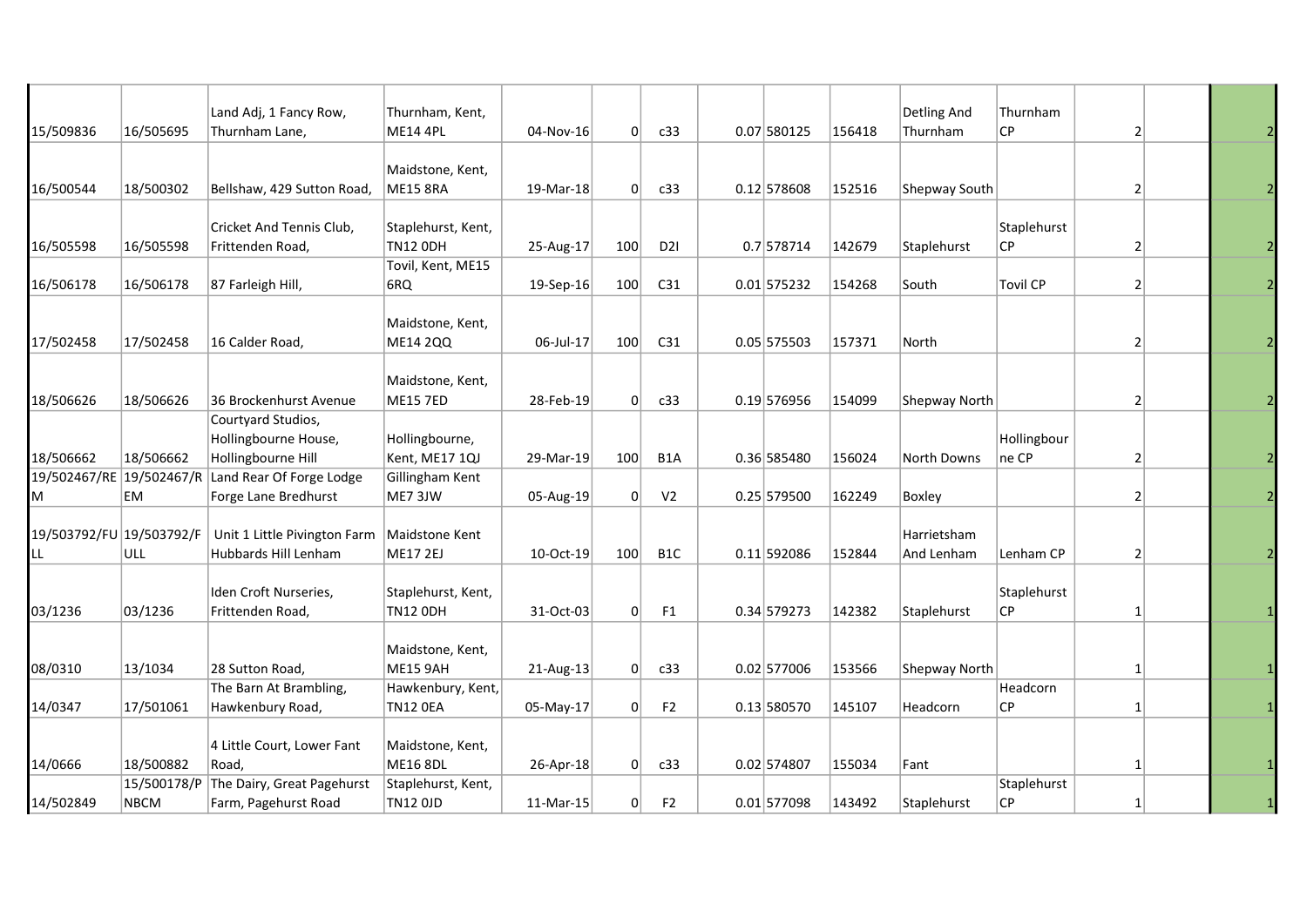|           |              | Downs House, Blunden                   | Yalding, Kent,                   |             |          |                  |               |        | Marden And            |                    |              |  |
|-----------|--------------|----------------------------------------|----------------------------------|-------------|----------|------------------|---------------|--------|-----------------------|--------------------|--------------|--|
| 15/502810 | 17/501725    | Lane,                                  | ME18 6JD                         | 30-May-17   | 0        | c33              | $0.06$ 569978 | 150377 | Yalding               | Yalding CP         | $\mathbf{1}$ |  |
|           |              | Little Sheephurst Farm,                | Marden, Kent,                    |             |          |                  |               |        | Marden And            | Collier            |              |  |
| 15/504065 | 18/501110    | Sheephurst Lane,                       | <b>TN12 9NZ</b>                  | 03-May-18   | 100      | B <sub>1</sub> C | $0.08$ 572132 | 144010 | Yalding               | Street CP          | 1            |  |
|           |              |                                        | Bearsted, Kent,                  |             |          |                  |               |        |                       |                    |              |  |
| 15/506050 | 15/506050    | The Mount, Church Lane                 | <b>ME14 4EF</b>                  | 26-Aug-15   | 100      | C <sub>31</sub>  | $0.18$ 579983 | 155598 | Bearsted              | <b>Bearsted CP</b> | 2            |  |
|           |              |                                        |                                  |             |          |                  |               |        |                       |                    |              |  |
|           |              | 15/506327/P The Barn At Ewell Orchard, | West Farleigh,                   |             |          |                  |               |        | Coxheath And          |                    |              |  |
| 15/506327 | NQCLA        | <b>Ewell Lane</b>                      | Kent, ME15 ONN                   | 18-Apr-16   | $\Omega$ | F <sub>2</sub>   | 0.14 572081   | 152201 | Hunton                |                    | 1            |  |
|           |              |                                        |                                  |             |          |                  |               |        |                       |                    |              |  |
|           |              |                                        | Maidstone, Kent,                 |             |          |                  |               |        |                       |                    |              |  |
| 15/506552 | 18/505720    | Rear of, 22 Albert Street              | <b>ME14 2RN</b>                  | 10-Jan-19   | 0        | c33              | $0.01$ 575798 | 156729 | North                 |                    | 1            |  |
|           |              |                                        |                                  |             |          |                  |               |        |                       |                    |              |  |
|           |              |                                        |                                  |             |          |                  |               |        |                       |                    |              |  |
|           |              | Warmlake Farmhouse,                    | Sutton Valence,                  |             |          |                  |               |        | <b>Sutton Valence</b> |                    |              |  |
| 15/507189 | 16/507379    | Maidstone Road                         | Kent, ME17 3LR                   | 30-Jan-17   | 0        | c33              | 0.24 581156   | 150264 | And Langley           | Sutton CP          | 1            |  |
|           |              |                                        |                                  |             |          |                  |               |        |                       |                    |              |  |
|           |              | 15/508446/P 4 Haviker Street, Collier  | Tonbridge, Kent,                 |             |          |                  |               |        | Marden And            | Collier            |              |  |
| 15/508446 | <b>NQCLA</b> | Street                                 | <b>TN12 9RG</b>                  | 10-Dec-15   | $\Omega$ | F <sub>2</sub>   | 0.38 572050   | 146301 | Yalding               | Street CP          | 1            |  |
|           |              |                                        |                                  |             |          |                  |               |        |                       |                    |              |  |
|           |              |                                        | East Farleigh, Kent,             |             |          |                  |               |        | Coxheath And          |                    |              |  |
| 16/500038 | 16/500038    | Malthouse Oast, Dean Street ME15 OPS   |                                  | 23-Jun-16   | $\Omega$ | F <sub>2</sub>   | $0.11$ 574360 | 152787 | Hunton                |                    | 1            |  |
|           |              |                                        | Bearsted, Kent,                  |             |          |                  |               |        |                       |                    |              |  |
| 16/500334 | 16/500334    | Tremayne, Church Lane                  | <b>ME14 4EF</b>                  | 11-Mar-16   | 100      | C <sub>31</sub>  | 0.32 580010   | 155670 | <b>Bearsted</b>       | <b>Bearsted CP</b> | 2            |  |
|           |              |                                        |                                  |             |          |                  |               |        | Marden And            |                    |              |  |
|           | 16/502864    | The Limes, West End                    | Marden, Kent,<br><b>TN12 9JA</b> |             |          | C32              | 0.05 574170   | 144671 | Yalding               | Marden CP          |              |  |
| 16/502864 |              |                                        |                                  | 27-May-16   | 0        |                  |               |        |                       |                    | 1            |  |
|           |              | The Raspberry Shed, South              |                                  |             |          |                  |               |        |                       |                    |              |  |
|           | 16/503114/P  |                                        |                                  |             |          |                  |               |        | <b>Sutton Valence</b> |                    |              |  |
|           |              | Of Coombe Farm, Forsham                | Sutton Valence,                  |             |          |                  |               |        |                       |                    |              |  |
| 16/503114 | NQCLA        | Lane                                   | Kent                             | 02-Jun-16   | $\Omega$ | F <sub>2</sub>   | 0.08 580650   | 148430 | And Langley           |                    | 1            |  |
|           |              |                                        |                                  |             |          |                  |               |        |                       |                    |              |  |
|           |              | Land adjacent, 19 Kerry Hill           | Maidstone, Kent,                 |             |          |                  |               |        |                       |                    |              |  |
| 16/505108 | 17/506022    | Way,                                   | ME14 2GZ                         | 30-Jan-18   | 0        | c33              | $0.03$ 575399 | 156975 | North                 |                    | 1            |  |
|           |              |                                        | Yalding, Kent,                   |             |          |                  |               |        | Marden And            |                    |              |  |
| 16/505903 | 16/507845    | Lavender Farm, Yalding Hill            | <b>ME18 6AN</b>                  | 23-Dec-16   | 0        | F <sub>2</sub>   | 0.02 570191   | 151219 | Yalding               | <b>Yalding CP</b>  | $\mathbf{1}$ |  |
|           |              |                                        |                                  |             |          |                  |               |        |                       |                    |              |  |
|           |              | 16/506363/P The Studio, Fairbourne     | Harrietsham, Kent,               |             |          |                  |               |        | Harrietsham           | Harrietsha         |              |  |
| 16/506363 | NOCLA        | Manor, Fairbourne Lane                 | <b>ME17 1LN</b>                  | $22-Sep-16$ | 100      | B <sub>1</sub> A | 0.19 586114   | 151253 | And Lenham            | $m$ CP             | 1            |  |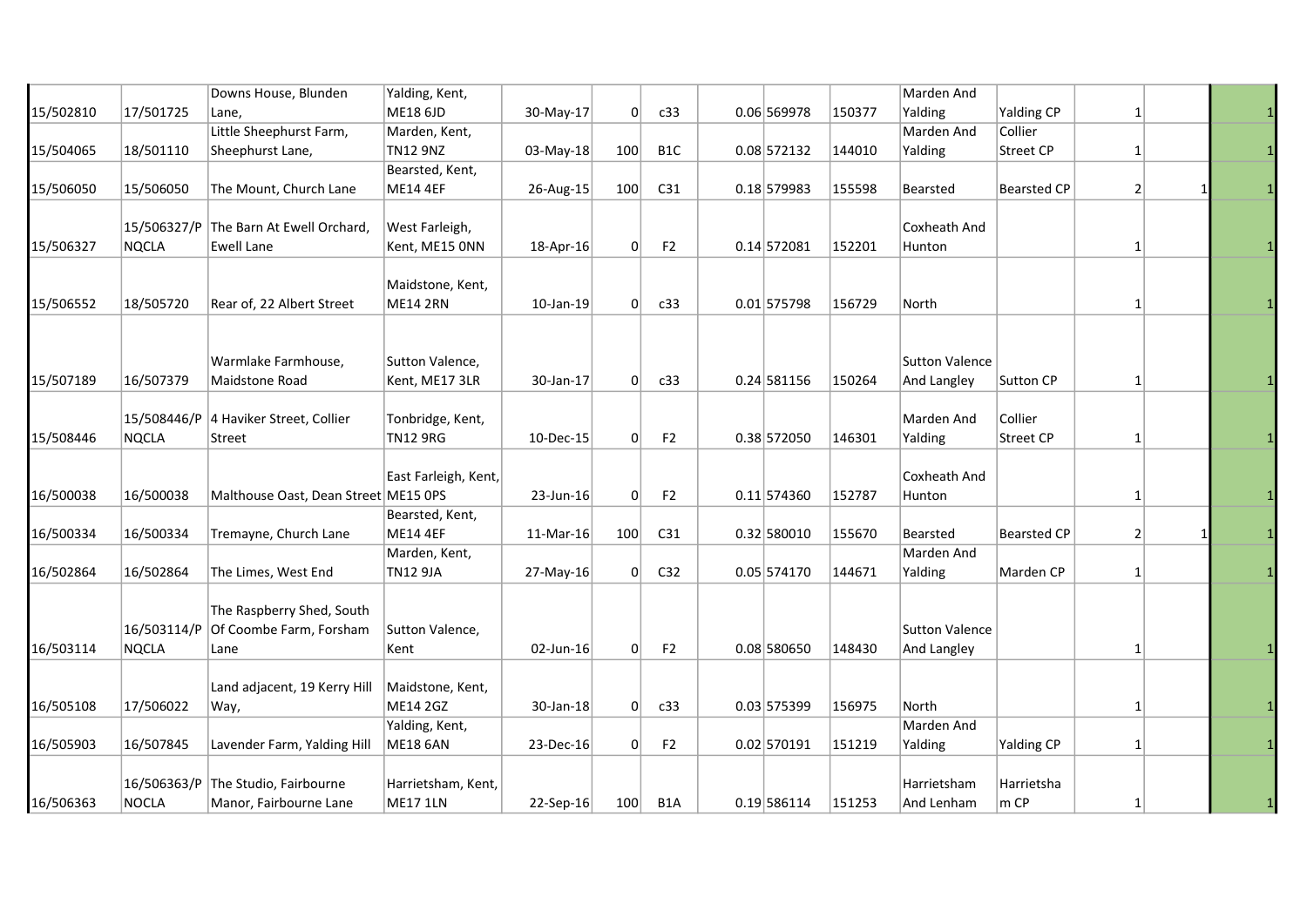|           |           |                                          | Marden, Kent,                                         |           |          |                 |               |        | Marden And                |                      |              |  |
|-----------|-----------|------------------------------------------|-------------------------------------------------------|-----------|----------|-----------------|---------------|--------|---------------------------|----------------------|--------------|--|
| 16/507848 | 16/507848 | Greenfields, Stanley Road,               | <b>TN12 9EL</b>                                       | 20-Jul-17 | 0        | c33             | $0.02$ 574813 | 144373 | Yalding                   | Marden CP            | 1            |  |
| 17/500861 | 17/500861 | Great Wadd Oast House,<br>Waller Hill,   | Frittenden, Kent,<br><b>TN17 2DA</b>                  | 19-May-17 | 100      | C31             | 0.09 579694   | 140724 | Staplehurst               | Staplehurst<br>СP    | 1            |  |
|           |           | Lillywood, Sittingbourne                 | Detling, Kent,                                        |           |          |                 |               |        | Detling And               |                      |              |  |
| 17/501003 | 17/501003 | Road                                     | <b>ME14 3ES</b>                                       | 19-Jul-17 | 100      | C32             | 0.08 578677   | 157838 | Thurnham                  | Detling CP           | $\mathbf{1}$ |  |
| 17/502033 | 17/502033 | Great Pagehurst Place,<br>Pagehurst Road | Staplehurst,<br>Tonbridge, Kent,<br><b>TN12 OJD</b>   | 12-Sep-17 | $\Omega$ | F <sub>2</sub>  | 0.36 577102   | 143432 | Staplehurst               | Staplehurst<br>СP    | 1            |  |
| 17/502064 | 17/502064 | 36 Peel Street,                          | Maidstone, Kent,<br><b>ME14 2SB</b>                   | 08-Jun-17 | 100      | A1              | $0.01$ 576060 | 156759 | North                     |                      | 1            |  |
| 17/502084 | 17/502084 | Mace House, 117 Heath<br>Road            | Coxheath, Kent,<br>ME17 4PW                           | 24-Jul-17 | 100      | C31             | $0.01$ 574304 | 151117 | Coxheath And<br>Hunton    | Coxheath<br>СP       | 1            |  |
| 17/502168 | 17/502168 | 47 Eyhorne Street                        | Hollingbourne,<br>Maidstone, Kent,<br><b>ME17 1TR</b> | 07-Jun-18 | 100      | A1              | $0.02$ 583370 | 154672 | North Downs               | Hollingbour<br>ne CP | 1            |  |
| 17/502511 | 17/502511 | Bell House, East Street                  | Harrietsham, Kent,<br><b>ME17 1HJ</b>                 | 09-Oct-17 | 100      | C <sub>32</sub> | 0.09 587094   | 152416 | Harrietsham<br>And Lenham | Harrietsha<br>m CP   |              |  |
| 17/503266 | 17/503266 | 2 Kilndown Close,                        | Maidstone, Kent,<br>ME16 OPL                          | 10-Aug-17 | 0        | c33             | $0.02$ 574292 | 157284 | Allington                 |                      | 1            |  |
| 17/503433 | 17/503433 | 51 Aldon Close,                          | Maidstone, Kent,<br><b>ME14 5QF</b>                   | 25-Aug-17 | 100      | C31             | $0.05$ 577267 | 156744 | East                      |                      | 1            |  |
| 17/504031 | 17/504031 | 26 Snowdon Avenue,                       | Maidstone, Kent,<br>ME14 5NU                          | 13-Oct-17 | 100      | C31             | $0.05$ 577026 | 156035 | East                      |                      | 1            |  |
| 17/504182 | 17/504182 | 102 Plains Avenue,                       | Maidstone, Kent,<br><b>ME15 7AY</b>                   | 10-Oct-17 | 0        | c33             | 0.07 577203   | 154158 | <b>Shepway North</b>      |                      | 1            |  |
| 17/504279 | 17/504279 | Land Adjacent To, 1 Glebe<br>Lane        | Maidstone, Kent,<br><b>ME16 9BB</b>                   | 09-Oct-18 | 100      | C32             | $0.02$ 572902 | 154437 | Fant                      |                      | $1\vert$     |  |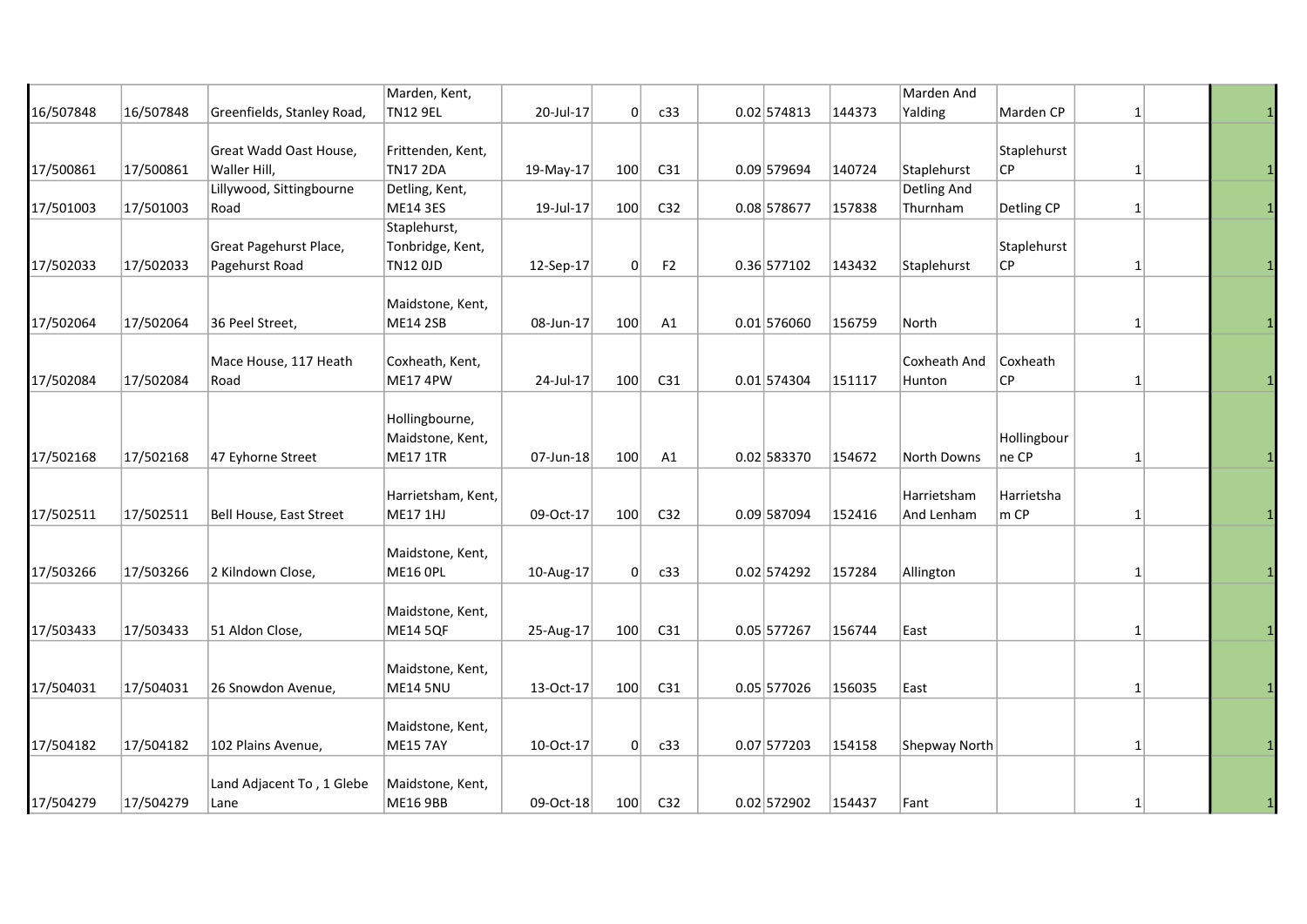|                          |              |                            | Maidstone, Kent,  |           |     |                  |               |        |                    |                          |   |  |
|--------------------------|--------------|----------------------------|-------------------|-----------|-----|------------------|---------------|--------|--------------------|--------------------------|---|--|
| 17/504401                | 17/504401    | 197 Upper Fant Road,       | <b>ME16 8BX</b>   | 19-Oct-17 | 100 | A1               | $0.02$ 574532 | 154840 | Fant               |                          | 1 |  |
|                          |              |                            | Bredhurst, Kent,  |           |     |                  |               |        |                    | <b>Bredhurst</b>         |   |  |
| 17/504716                | 18/501403    | 10 Kemsley Street Road,    | ME7 3LR           | 09-May-18 | 0   | c33              | 0.02 579934   | 162413 | Boxley             | $\overline{\mathsf{CP}}$ | 1 |  |
|                          |              |                            | Marden,           |           |     |                  |               |        |                    |                          |   |  |
| 17/504883/PN 19/502449/P |              | Branden Oast, Staplehurst  | Tonbridge, Kent,  |           |     |                  |               |        | Marden And         |                          |   |  |
| <b>OCLA</b>              | <b>NOCLA</b> | Road                       | <b>TN12 9BT</b>   | 05-Jul-19 | 100 | B <sub>1</sub> A | $0.11$ 577375 | 146707 | Yalding            | Marden CP                | 1 |  |
|                          |              |                            |                   |           |     |                  |               |        |                    |                          |   |  |
|                          |              |                            | Maidstone, Kent,  |           |     |                  |               |        |                    |                          |   |  |
| 17/504931                | 17/504931    | 17 Earl Street,            | <b>ME14 1PL</b>   | 28-Nov-17 | 100 | A1               | 0.03 576014   | 155859 | <b>High Street</b> |                          | 1 |  |
| 17/505071/PN 17/505071/P |              | The Dairy Store, East Kent | Ulcombe, Kent,    |           |     |                  |               |        |                    |                          |   |  |
| <b>QCLA</b>              | <b>NQCLA</b> | Farm, Crumps Lane,         | <b>ME17 1EX</b>   | 27-Nov-17 | 0   | F <sub>2</sub>   | $0.01$ 585904 | 147547 | Headcorn           | Ulcombe CP               | 1 |  |
|                          |              |                            | Detling, Kent,    |           |     |                  |               |        | Detling And        |                          |   |  |
| 17/505207                | 17/505207    | 32 Hockers Lane,           | <b>ME14 3JN</b>   | 07-Dec-17 | 0   | c33              | $0.06$ 579166 | 157866 | Thurnham           | Detling CP               | 1 |  |
|                          |              |                            |                   |           |     |                  |               |        |                    |                          |   |  |
|                          |              |                            |                   |           |     |                  |               |        |                    |                          |   |  |
|                          |              |                            | Penenden Heath,   |           |     |                  |               |        |                    |                          |   |  |
|                          |              |                            | Maidstone, Kent,  |           |     |                  |               |        |                    |                          |   |  |
| 17/505334                | 17/505334    | 22 Raymer Road,            | <b>ME14 2JQ</b>   | 14-Dec-17 | 100 | C31              | 0.05 576717   | 157677 | North              |                          | 2 |  |
|                          |              |                            | Detling, Kent,    |           |     |                  |               |        | Detling And        |                          |   |  |
| 17/506146                | 17/506146    | 31 Hockers Lane            | <b>ME14 3JN</b>   | 06-Feb-18 | 100 | c33              | 0.07 579225   | 157921 | Thurnham           | Detling CP               | 1 |  |
|                          |              |                            |                   |           |     |                  |               |        | Harrietsham        | Harrietsha               |   |  |
| 17/506176                | 17/506176    | Oast Building, East Street | Harrietsham, Kent | 08-Feb-18 | 0   | F <sub>2</sub>   | 0.08 587122   | 152542 | And Lenham         | m CP                     | 1 |  |
|                          |              | The Barn, Tambor House,    | Ulcombe, Kent,    |           |     |                  |               |        |                    |                          |   |  |
| 17/506204                | 18/501669    | Pye Corner                 | <b>ME17 1EE</b>   | 06-Jul-18 | 0   | F <sub>2</sub>   | 0.04 585217   | 148680 | Headcorn           | Ulcombe CP               | 1 |  |
|                          |              |                            |                   |           |     |                  |               |        |                    |                          |   |  |
| 18/500301/PN 18/500301/P |              |                            | West Farleigh,    |           |     |                  |               |        | Coxheath And       | West                     |   |  |
| P                        | <b>NP</b>    | The Hollow, Charlton Lane  | Kent              | 12-Mar-18 | 100 | B8               | 1572053       | 152703 | Hunton             | Farleigh CP              | 1 |  |
|                          |              |                            | Bearsted,         |           |     |                  |               |        |                    |                          |   |  |
|                          |              | Cherry Cottage, Roseacre   | Maidstone, Kent,  |           |     |                  |               |        |                    |                          |   |  |
| 18/500626                | 18/500626    | Lane                       | <b>ME14 4JX</b>   | 04-Apr-18 | 0   | c33              | 0.07 579572   | 155961 | <b>Bearsted</b>    | <b>Bearsted CP</b>       | 1 |  |
|                          |              |                            |                   |           |     |                  |               |        |                    |                          |   |  |
|                          |              |                            | Maidstone, Kent,  |           |     |                  |               |        |                    |                          |   |  |
| 18/500628                | 18/500628    | 6 Hastings Road            | <b>ME15 7SP</b>   | 27-Mar-18 | 100 | C <sub>31</sub>  | $0.02$ 576519 | 155388 | <b>High Street</b> |                          | 2 |  |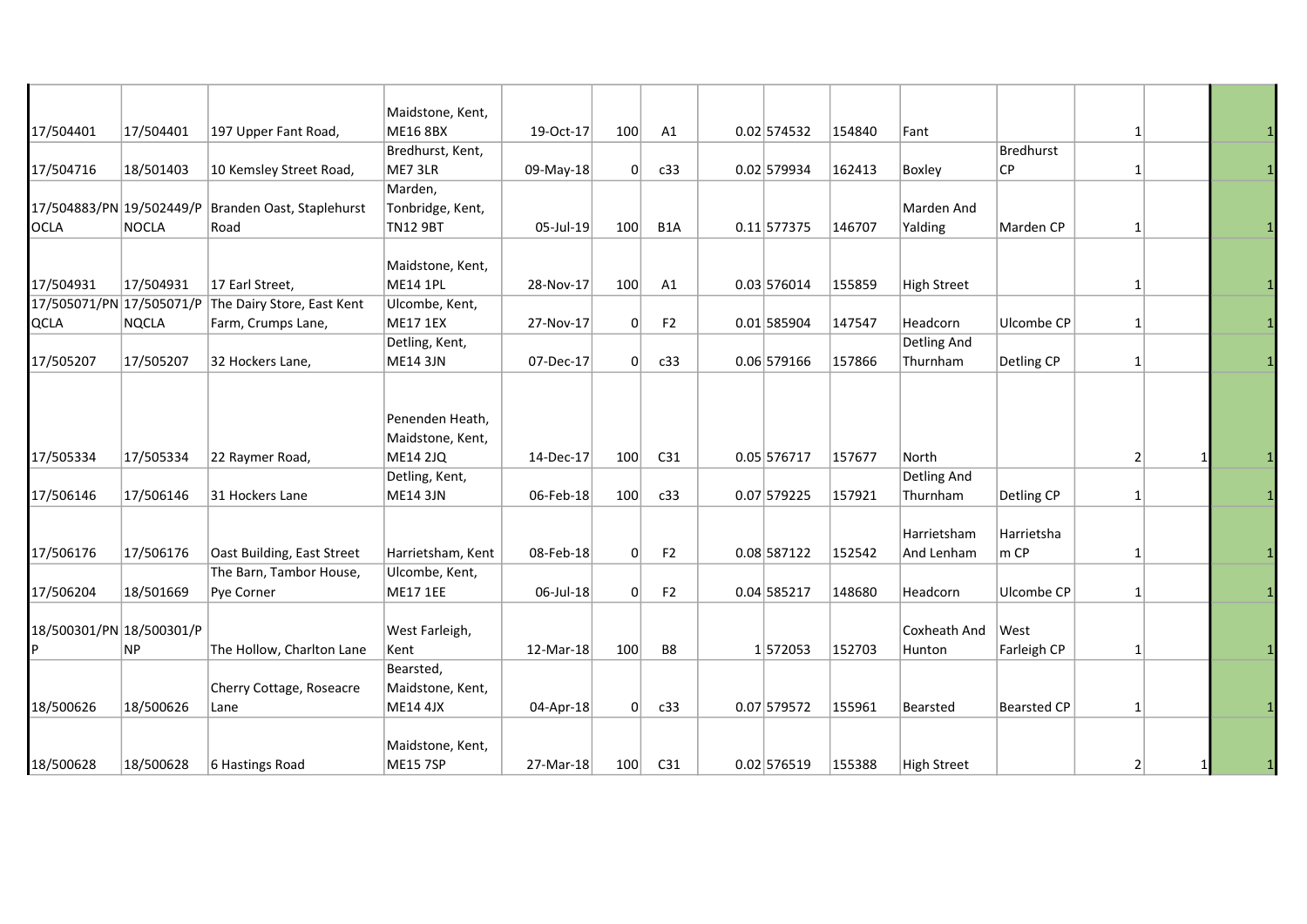|                          |              |                                      | Marden,            |           |     |                  |               |        |               |                    |              |  |
|--------------------------|--------------|--------------------------------------|--------------------|-----------|-----|------------------|---------------|--------|---------------|--------------------|--------------|--|
| 18/501059/PN 18/501059/P |              | Little Underlyn, Maidstone           | Tonbridge, Kent,   |           |     |                  |               |        | Marden And    |                    |              |  |
| QCLA                     | <b>NQCLA</b> | Road                                 | <b>TN12 9BG</b>    | 11-Apr-18 | 0   | F <sub>2</sub>   | 0.02 575768   | 146618 | Yalding       | Marden CP          | $\mathbf{1}$ |  |
|                          |              |                                      |                    |           |     |                  |               |        |               |                    |              |  |
|                          |              |                                      | Hollingbourne,     |           |     |                  |               |        |               |                    |              |  |
|                          |              |                                      | Maidstone, Kent,   |           |     |                  |               |        |               | Hollingbour        |              |  |
| 18/501126                | 18/501126    | 2 New Cottage, Upper Street ME17 1UJ |                    | 15-May-18 | 100 | C <sub>32</sub>  | 0.12 584465   | 155133 | North Downs   | ne CP              | $\mathbf{1}$ |  |
|                          |              |                                      | Staplehurst,       |           |     |                  |               |        |               |                    |              |  |
| 18/501798/PN 18/501798/P |              |                                      | Tonbridge, Kent,   |           |     |                  |               |        |               | Staplehurst        |              |  |
| QCLA                     | <b>NQCLA</b> | Cordena, Grave Lane                  | <b>TN12 OJP</b>    | 29-May-18 | 0   | F <sub>2</sub>   | 0.04 577474   | 145172 | Staplehurst   | <b>CP</b>          | $\mathbf{1}$ |  |
|                          |              | Coachmans Lodge, 1                   | Hollingbourne,     |           |     |                  |               |        |               | Hollingbour        |              |  |
| 18/502587                | 18/502587    | <b>Eyhorne Street</b>                | <b>ME17 1TP</b>    | 22-Aug-18 | 100 | B <sub>1</sub> A | 0.03 583148   | 154566 | North Downs   | ne CP              | 1            |  |
|                          |              |                                      |                    |           |     |                  |               |        |               |                    |              |  |
|                          |              |                                      | Downswood, Kent,   |           |     |                  |               |        | Downswood     | Downswoo           |              |  |
| 18/502748                | 18/502748    | 15 Monkdown                          | <b>ME15 8SP</b>    | 30-Aug-18 | 100 | C <sub>32</sub>  | $0.01$ 579100 | 154211 | And Otham     | d CP               | 1            |  |
|                          |              |                                      | Maidstone, ME16    |           |     |                  |               |        |               |                    |              |  |
| 18/503248                | 18/503248    | 11 Blackmanstone Way                 | <b>ONT</b>         | 13-Aug-18 | 100 | C32              | 573909        | 157379 | Allington     |                    | $\mathbf{1}$ |  |
| 18/503923/PN             |              | Oaklands Park Farm,                  | Headcorn, Kent,    |           |     |                  |               |        |               | Headcorn           |              |  |
| QCLA                     | 19/501019    | Biddenden Road                       | <b>TN27 9JE</b>    | 07-May-19 | 0   | F <sub>2</sub>   | 0.05 584815   | 141592 | Headcorn      | СP                 | 1            |  |
|                          |              |                                      | Loose, Kent, ME15  |           |     |                  |               |        |               |                    |              |  |
| 18/504069                | 18/504069    | The Oast House, Salts Lane           | 0BD                | 27-Sep-18 | 0   | F <sub>2</sub>   | 0.38 576059   | 151796 | Loose         | Loose CP           | $\mathbf{1}$ |  |
|                          |              |                                      |                    |           |     |                  |               |        |               |                    |              |  |
|                          |              |                                      | Boughton           |           |     |                  |               |        |               |                    |              |  |
|                          |              |                                      | Monchelsea,        |           |     |                  |               |        |               |                    |              |  |
|                          |              |                                      | Maidstone, Kent,   |           |     |                  |               |        |               |                    |              |  |
| 18/504169                | 18/504169    | 13 Hubbards Lane                     | <b>ME17 4HY</b>    | 08-Oct-18 | 0   | c33              | 0.02 576142   | 151174 | Loose         | Loose CP           | 1            |  |
| 18/505204/FU 18/505204/F |              | Thornden Farm, East Sutton           | Maidstone, Kent, M |           |     |                  |               |        |               | <b>East Sutton</b> |              |  |
| LL.                      | <b>ULL</b>   | Road, East Sutton,                   | E17 3DY,           | 06-Dec-19 | 0   | C31              | 0.98 582685   | 147291 | Headcorn      | СP                 | 1            |  |
| 18/505346/PN 18/505346/P |              | The Grange Barn 1,                   | Headcorn, Kent,    |           |     |                  |               |        |               | Headcorn           |              |  |
| QCLA                     | NQCLA        | Southernden Road                     | <b>TN27 9LL</b>    | 13-Dec-18 | 0   | F <sub>2</sub>   | 0.08 586352   | 146022 | Headcorn      | СP                 | $\mathbf{1}$ |  |
| 18/505348/PN 18/505348/P |              | The Grange Barn 2,                   | Headcorn, Kent,    |           |     |                  |               |        |               | Headcorn           |              |  |
| QCLA                     | <b>NQCLA</b> | Southernden Road                     | <b>TN27 9LL</b>    | 13-Dec-18 | 0   | F <sub>2</sub>   | 0.08 586352   | 146022 | Headcorn      | СP                 | 1            |  |
|                          |              |                                      |                    |           |     |                  |               |        |               |                    |              |  |
|                          |              |                                      | Maidstone, Kent,   |           |     |                  |               |        |               |                    |              |  |
| 18/505889                | 18/505889    | 379 Willington Street                | <b>ME15 8HL</b>    | 21-Jan-19 | 0   | c33              | $0.02$ 578401 | 153169 | Shepway South |                    | 1            |  |
|                          |              |                                      |                    |           |     |                  |               |        |               |                    |              |  |
|                          |              | 6 Bank Cottages, Pilgrims            | Hollingbourne,     |           |     |                  |               |        |               | Hollingbour        |              |  |
| 18/506154                | 18/506154    | Way                                  | Kent, ME17 1UP     | 21-Jan-19 | 0   | C32              | 0.07 584458   | 155423 | North Downs   | ne CP              | 1            |  |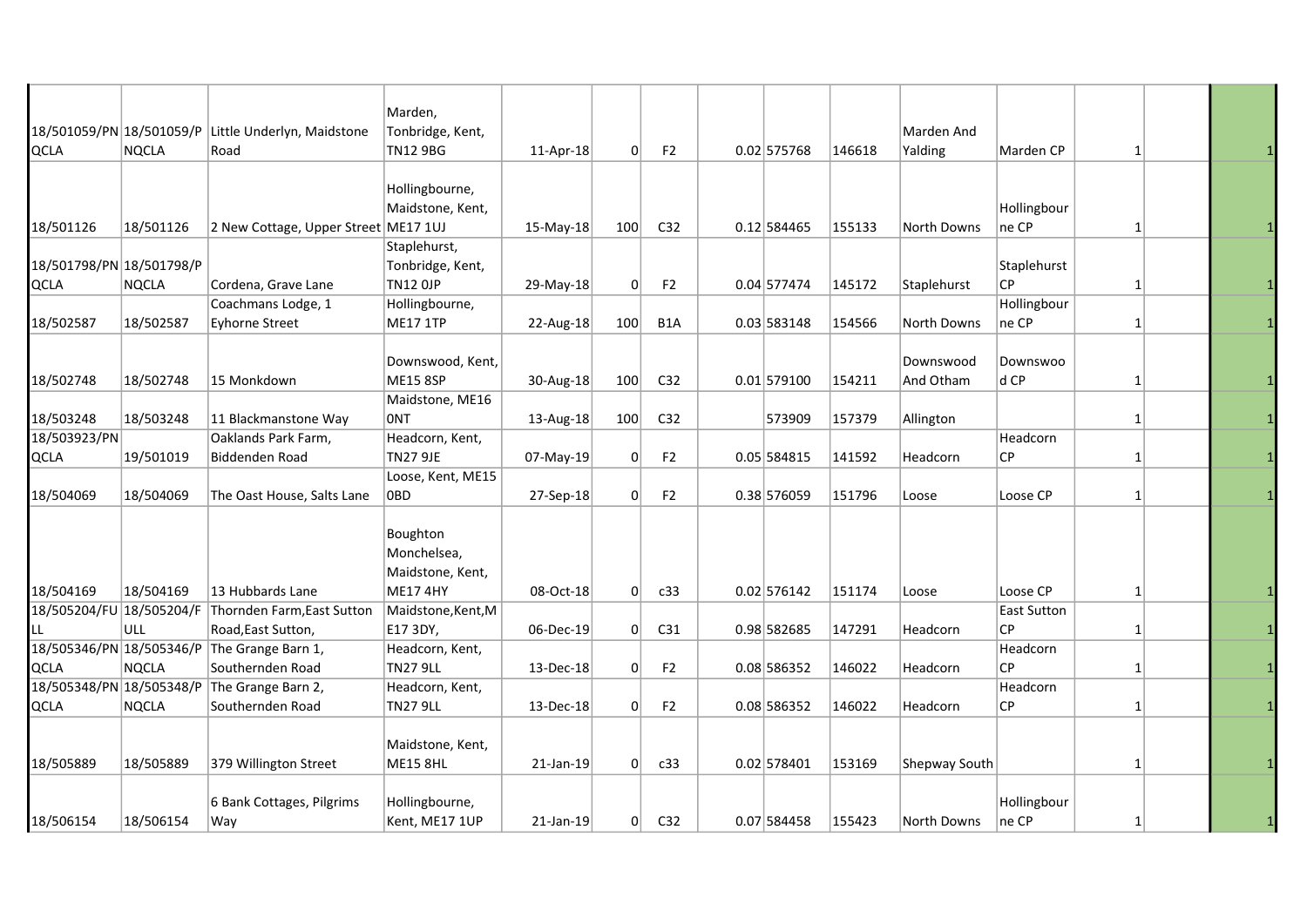|                                         |              |                                                       |                    |           |     |                  |               |        | Boughton           |                   |              |  |
|-----------------------------------------|--------------|-------------------------------------------------------|--------------------|-----------|-----|------------------|---------------|--------|--------------------|-------------------|--------------|--|
|                                         |              |                                                       |                    |           |     |                  |               |        | Monchelsea         | Boughton          |              |  |
| 18/506172/FU 18/506172/F Trailee, Heath |              |                                                       | Maidstone, Kent, M |           |     |                  |               |        | And Chart          | Monchelsea        |              |  |
| LL                                      | <b>ULL</b>   | Road, Boughton Monchelsea   E17 4JN,                  |                    | 01-Feb-19 | 100 | C <sub>31</sub>  | 0.28 578366   | 150784 | Sutton             | CP.               | $\mathbf{1}$ |  |
|                                         |              |                                                       |                    |           |     |                  |               |        |                    |                   |              |  |
|                                         |              | The Dairy, Old Shelve Farm,                           | Lenham, Kent,      |           |     |                  |               |        | Harrietsham        |                   |              |  |
| 19/500195                               | 19/500195    | Ashford Road                                          | <b>ME17 2DT</b>    | 15-Mar-19 | 100 | C31              | 0.15 592386   | 151262 | And Lenham         | Lenham CP         | 1            |  |
| 19/500966/PN 19/500966/P                |              | Oaklands Park Farm,                                   | Headcorn, Kent,    |           |     |                  |               |        |                    | Headcorn          |              |  |
| <b>QCLA</b>                             | <b>NQCLA</b> | Biddenden Road                                        | <b>TN27 9JE</b>    | 07-May-19 | 0   | F <sub>2</sub>   | 0.04 584815   | 141592 | Headcorn           | СP                | $\mathbf{1}$ |  |
|                                         |              |                                                       |                    |           |     |                  |               |        |                    | Boughton          |              |  |
|                                         |              | Wallet Court Oast,                                    | Headcorn, Kent,    |           |     |                  |               |        |                    | Monchelsea        |              |  |
| 19/501023                               | 19/501023    | Southernden Road                                      | <b>TN27 9LN</b>    | 30-Apr-19 | 100 | C32              | $0.12$ 586940 | 146152 | Headcorn           | СP                | $\mathbf{1}$ |  |
|                                         |              |                                                       |                    |           |     |                  |               |        |                    |                   |              |  |
| 19/501538/LD 19/501538/L                |              |                                                       | Maidstone, Kent,   |           |     |                  |               |        |                    |                   |              |  |
| <b>CEX</b>                              | <b>DCEX</b>  | 7 Bower Terrace                                       | <b>ME16 8RY</b>    | 23-May-19 | 100 | C31              | $0.23$ 575353 | 155280 | Fant               |                   | 1            |  |
| 19/501927/LD 19/501927/L                |              |                                                       | Marden, Kent,      |           |     |                  |               |        | Marden And         |                   |              |  |
| CEX                                     | <b>DCEX</b>  | Widehurst Farm, Thorn Road TN12 9LN                   |                    | 16-May-19 | 0   | F <sub>2</sub>   | 0.37 575536   | 142994 | Yalding            | Marden CP         | $\mathbf{1}$ |  |
|                                         |              | Simmonds Associates, Little                           |                    |           |     |                  |               |        |                    |                   |              |  |
|                                         |              | Pivington Farm, Hubbards                              | Lenham, Kent,      |           |     |                  |               |        | Harrietsham        |                   |              |  |
| <b>CEX</b>                              | <b>DCEX</b>  | Hill                                                  | <b>ME17 2EJ</b>    | 12-Jun-19 | 0   | B <sub>1</sub> A | 0.02 592053   | 152847 | And Lenham         | Lenham CP         | 1            |  |
| 19/502672/LD 19/502672/L                |              | The Old Piggery Scragged                              | Detling Kent ME14  |           |     |                  |               |        | Detling And        |                   |              |  |
| <b>CEX</b>                              | <b>DCEX</b>  | Oak Road                                              | 3HL                | 23-Jul-19 | 0   | F <sub>1</sub>   | 0.05 580326   | 160964 | Thurnham           | Detling CP        | 1            |  |
| 19/503415/FU 19/503415/F                |              | Mousehole Fishing Lakes                               | Nettlestead ME18   |           |     |                  |               |        | Marden And         | Nettlestead       |              |  |
| LL                                      | ULL          | Maidstone Road                                        | 5HR                | 05-Sep-19 | 100 | C <sub>32</sub>  | $0.84$ 568090 | 149926 | Yalding            | СP                | $\mathbf{1}$ |  |
| 19/503435/FU 19/503435/F                |              |                                                       | Maidstone Kent     |           |     |                  |               |        |                    |                   |              |  |
| LL                                      | <b>ULL</b>   | 27 Furfield Close                                     | <b>ME15 9JR</b>    | 03-Sep-19 | 0   | V <sub>2</sub>   | 0.05 578258   | 152374 | Park Wood          |                   | $\mathbf{1}$ |  |
|                                         |              |                                                       | Hawkenbury         |           |     |                  |               |        |                    |                   |              |  |
|                                         |              | 19/503666/PN 19/503666/P Little Hawkenbury Farm       | Tonbridge Kent     |           |     |                  |               |        |                    | Headcorn          |              |  |
| <b>QCLA</b>                             | <b>NQCLA</b> | Hawkenbury Road                                       | <b>TN12 ODU</b>    | 18-Sep-19 | 0   | F <sub>2</sub>   | 0.05 580175   | 144851 | Headcorn           | СP                | $\mathbf{1}$ |  |
| 19/503709/FU 19/503709/F                |              | Land Adjacent To Surrazil                             | Detling Kent ME14  |           |     |                  |               |        | Detling And        |                   |              |  |
|                                         | <b>ULL</b>   | Sittingbourne Road                                    | 3ES                | 16-Jan-20 | 0   | c33              | 0.06 578677   | 157838 | Thurnham           | Detling CP        | $\mathbf{1}$ |  |
|                                         |              | 19/503824/FU 19/503824/F Tallow Barn Fitzgerald Close | Tonbridge Kent     |           |     |                  |               |        |                    | Staplehurst       |              |  |
|                                         | ULL          | Staplehurst                                           | <b>TN12 OFD</b>    | 25-Sep-19 | 100 | F <sub>2</sub>   | 0.04 578557   | 142955 | Staplehurst        | СP                | 1            |  |
| 19/504406/FU 19/504406/F                |              |                                                       | Maidstone Kent     |           |     |                  |               |        |                    |                   |              |  |
| LL                                      | <b>ULL</b>   | 6 Campbell Road                                       | <b>ME15 6PZ</b>    | 10-Dec-19 | 100 | C <sub>31</sub>  | 0.02 576157   | 155023 | <b>High Street</b> |                   | 2            |  |
| 19/505597/LD 19/505597/L                |              |                                                       | Headcorn TN27      |           |     |                  |               |        |                    | Headcorn          |              |  |
| <b>CEX</b>                              | <b>DCEX</b>  | Potters Nursery Love Lane                             | 9HL                | 08-Jan-20 | 100 | C31              | 0.07 585743   | 144163 | Headcorn           | СP                | $1\vert$     |  |
|                                         |              | Parkwood Cottages, Teston                             | Teston, Kent,      |           |     |                  |               |        |                    |                   |              |  |
| MA051581                                | MA051581     | Corner,                                               | <b>ME18 5BA</b>    | 05-Oct-05 | 100 | C <sub>31</sub>  | 0.42 570276   | 154669 | <b>Barming</b>     | <b>Barming CP</b> | 1            |  |